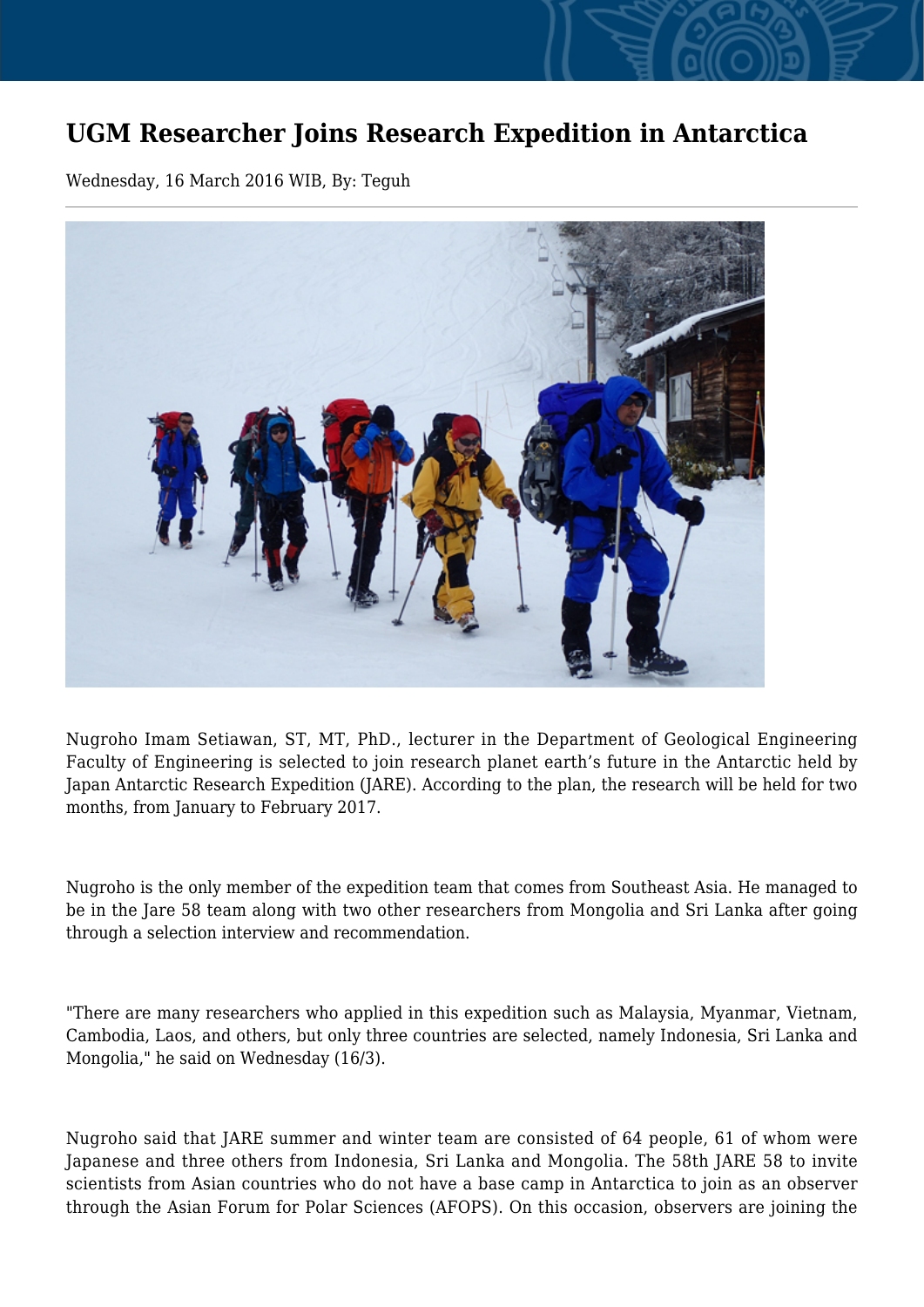geological team.



## **Antarctic Expedition Exercise**

In the preparation for reasearch expedition in Antarctica, he and the other team members participated on "Winter Camp Training" on March 7 to 11 in Japan. The training was organized by the National Institute of Polar Research (NIPR) which is the official organization of the organizers of the Japan Antarctic Research Expedition.

"The purpose of this training program is to prepare the expedition team members to be able to carry out research activities in Antarctica with extreme weather," he said.

The research team will depart to Antarctica in late November 2016 and returned in March 2017. The team consists of researchers from various disciplines such as geography, geology, biological oceanography, geophysics, sedimentology, astronomy, glaciology, and others. Each research team has different training curriculum.

Nugroho explained that during the training he had with the other members of the team, in addition of getting an explanation related to the JARE activities they are also given the material on how to survive. They also practiced an attempt to find a route if they get lost in the expedition.

"We were also trained to walk in the snow with climbing iron, gorge evacuation, sleep training in bivax and others," he explained.

Nugroho feel proud and grateful that he can go in this Antarctic expedition in the name of UGM and Indonesia. Nevertheless, he is also feeling anxious about the extreme temperatures he will face in the Antarctic.

"There is a sense of nervous because I am just coming from equatorial country with a stable